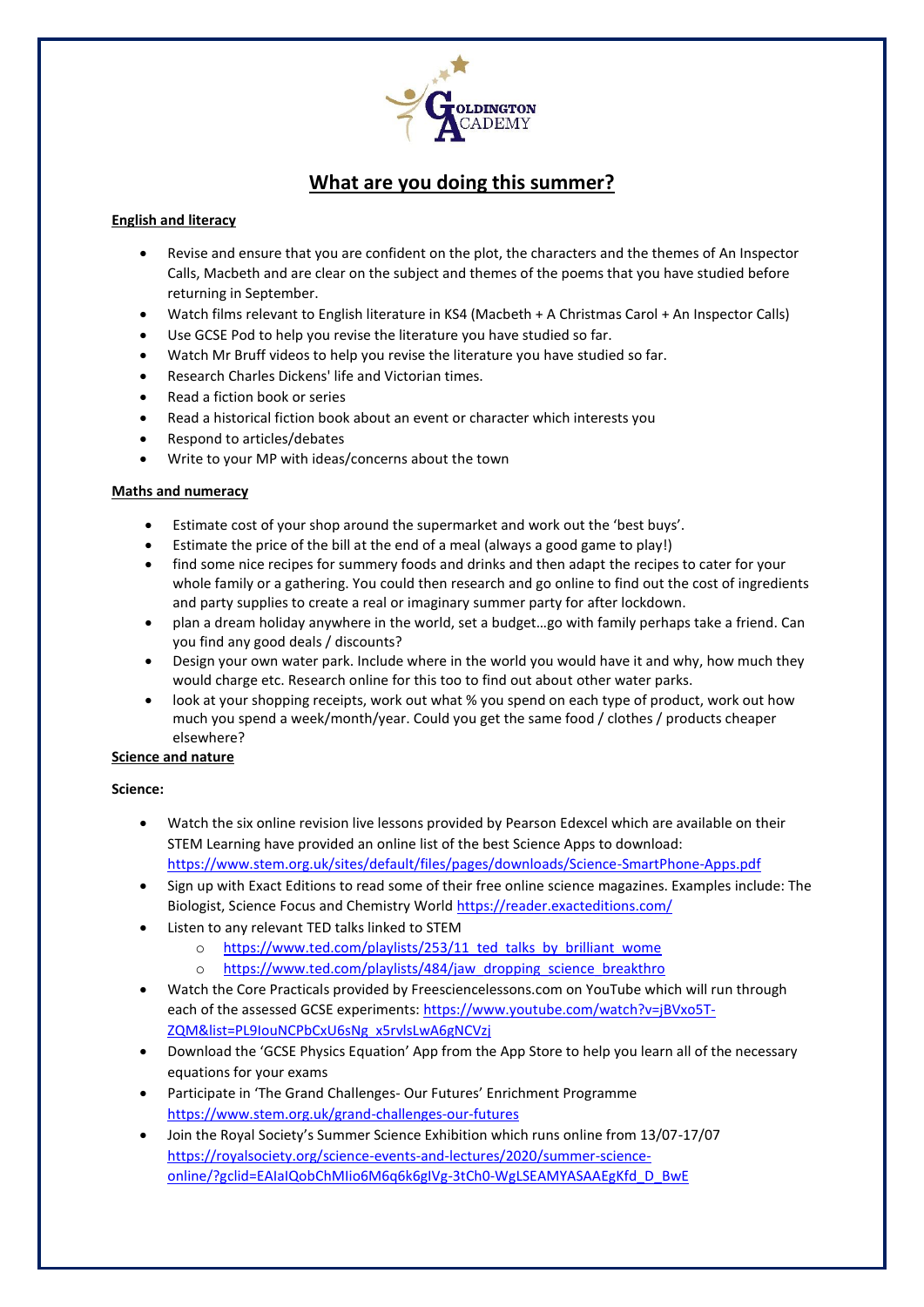- Access any of these relevant GCSE resources provided by STEM Learning <https://www.stem.org.uk/14-16-science-resource-packages>
- Watch any of the Feynman Lectures online[: https://www.feynmanlectures.caltech.edu/](https://www.feynmanlectures.caltech.edu/) or Albert Einstein archives for free<http://www.alberteinstein.info/>
- Complete a CREST Award Project- either Bronze (10+ hours) or Silver (30+ hours). Please email Mrs Spencer if you are interested and need some additional support [https://www.crestawards.org/what](https://www.crestawards.org/what-is-crest)[is-crest](https://www.crestawards.org/what-is-crest)

### **Nature:**

- Our woodlands and parks are full of amazing plant and tree life, ranging from ancient Oak and Ash trees to delicate flowers like Bluebells and anemones. Can you identify them? What is the difference between an Ash and Oak tree, for example?
- What is the most common tree in your local area/park? Is it oaks? Ash trees? Limes?
- Thanks to lockdown, our parks and streets are now full of wildlife that we might not normally see in such areas. What can you find? Have you seen any of our deer species? Chinese Water deer are very common, as are Muntjac – have you seen any?

# **Humanities and the world around us**

# **Geography:**

**Listen + Watch** - Geographical Association podcasts – check out some experts talking about geography. Select the ones that you are most interested in! - <https://www.geography.org.uk/GeogPod-The-GAs-Podcast>

• The curious geographer – check out some interesting geography https://www.youtube.com/channel/UCv3KwaZkZPCPT7Nl6KYnnew

# **Virtual fieldwork -** Impact of Coastal Management - from the Field studies Council (FSC) https://www.youtube.com/watch?v=a6HKPkkEoKQ

• How does quality of life vary in an urban area? - from the Field studies Council (FSC) https://www.youtube.com/watch?v=CI5mV6MF2NM

Walk or cycle - Go to the Higgins Museum in Bedford – FREE ENTRY Discover the geology of Bedford and the history of settlement. Walk around the museum to discover how technology, migration and industry changed Bedford. Check the Old Bedfordians on the top floor! See if you can discover information about industrial change, de-industrialisation, gentrification.

• Field notes - Regeneration in Bedford – Eyes up and all around Geography As you walk around Bedford note down the changes that you see in the landscape, to buildings, shops, roads. For examples, what can you see that shows Bedford has been regenerated like the new Cinema, restaurants...? Then contrast this with what you can see that shows parts of Bedford declining. For example, derelict buildings. Keep a note of the location of these. How does quality of life vary around Bedford? Look for access to public transport, litter free environment, open space…

**Purposeful practice** - Seneca Learning - Use these sites to revisit, recall and practice difficult geographical content.

- GCSE Pod revise key units
- Exam papers AQA Geography https://www.aqa.org.uk/subjects/geography/gcse/geography-8035/assessment-resources?f.Resource+type%7C6=Question+papers&sort=date&num\_ranks=20

#### **History:**

To develop your wider historical understanding, your historical vocabulary and your written skills you could: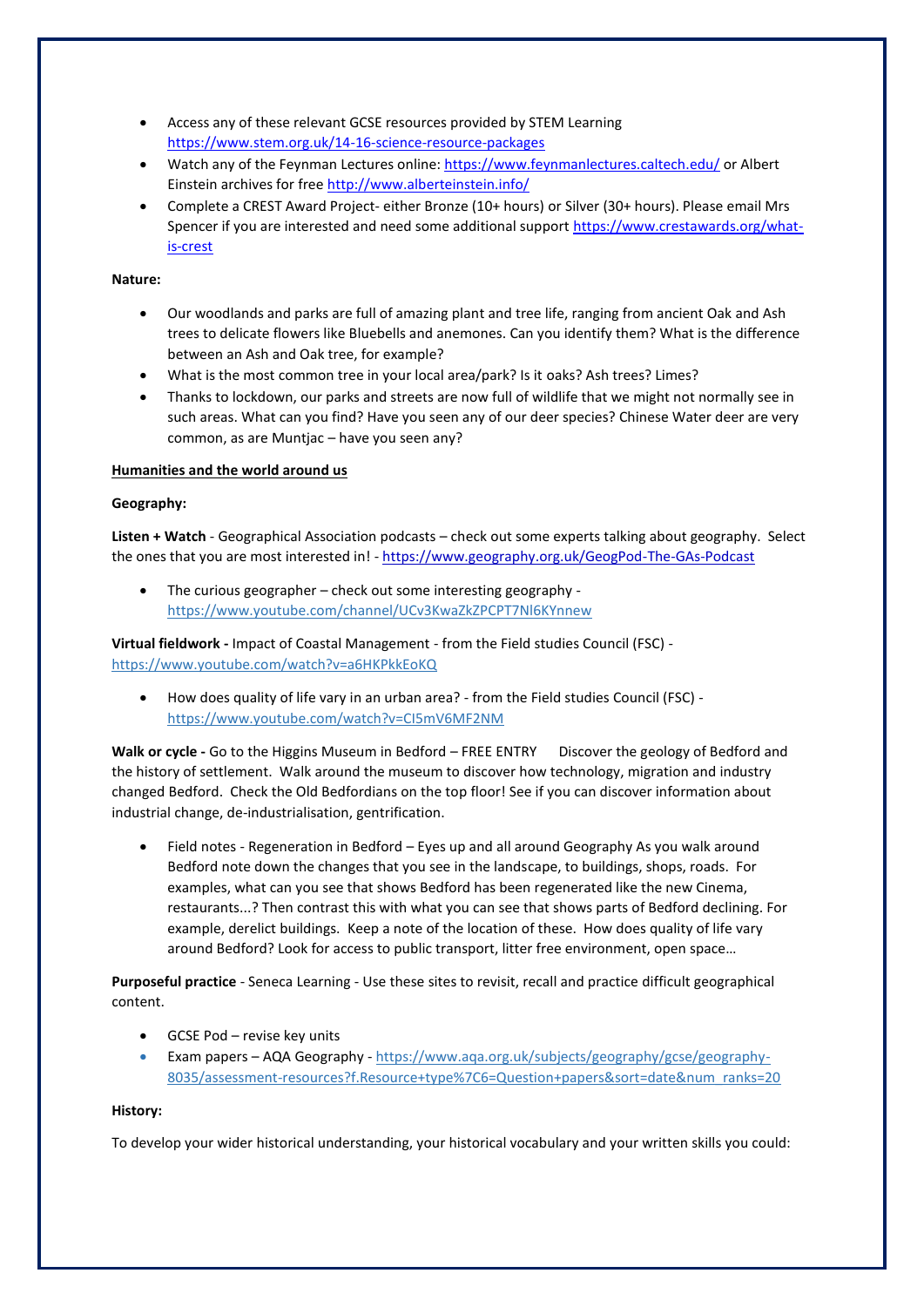WATCH - [https://www.youtube.com/playlist?list=PLcvEcrsF\\_9zLBPrC0QDfASQ1MDqYzedVj](https://www.youtube.com/playlist?list=PLcvEcrsF_9zLBPrC0QDfASQ1MDqYzedVj) This will take you to an large collection of short video clips which cover a wide range of historical topics and issues. You could review your learning linked to the GCSE course and/or explore some areas new to you.

- Search out films and/or documentaries linked to our GCSE course (America 1840-1895, Health and the People c1000 – present day, Conflict and Tension in Asia 1950-1975, Norman England c1066- 1100).
- See how many historical eras you can 'tick off' by watching selected films/documentaries/video clips. Can you watch them in chronological order? You could identify the biggest changes over time as you go.

**READ -** <https://www.bbc.co.uk/bitesize/examspecs/zxjk4j6> This will take you to an overview of Norman England – especially useful if you are starting back in Year 11 in September, but also useful for any Goldington Academy GCSE History student.

- Select a historical topic or issue that you enjoy and research what at least two different historians have said about it. Have ideas about the topic changed over time? (Just as an example - what have historians written about *the impact of the Norman Conquest*?)
- Read more generally around history by dipping into the historical magazines available in the following place:

1. Visit the login page: <https://login.exacteditions.com/login.do>

2. Select the "library card" option in the top right-hand corner. 3. Enter your Goldington Academy 6 digit code into the "card number" bar and log in. The six digit code for Goldington Academy is 671098.

• Get more acquainted with a historical era/person/event/issue by reading some historical fiction. This is a great list: <https://www.history.org.uk/secondary/news/3700/historical-fiction-list>

**WRITE -** Make sure you have completed the work set on the Asia unit.

- Write a precis (short summary) of one or more of the films/documentaries/video clips you watch. You could limit yourself to 200 words.
- Research an individual/event/issue/era and then summarise your learning in a diagram. Focus on identifying key points and making the learning clear for someone who knows nothing about it.
- Create one big revision diagram for each of the units you have studied so far. Focus on ONLY the key points and label your diagram clearly.

**RS:**

- Visit a place of worship (if social distancing allows) this could be one local to you. What do you notice about it? Can you identify any of its key features?
- Take a virtual tour of places of worship from all over the country, like this Gurdwara in London - <https://my.matterport.com/show/?m=CugXaGcSLBw>
- This link provides images to a range of mosques around the world <http://www.3dmekanlar.com/en/3d-large-mosques.html> .
- YouTube also has lots of tours too, like this episode of 'Holy Cribs' which walks you through a Synagogue - <https://www.youtube.com/watch?v=nwPti4ev2VY> .
- Explore different types of music linked to religion and spirituality. Here are some ideas of Christian bands to get you started - https://www.godtube.com/news/top-40-christian-contemporary-bands-oftoday.html . Why do you think the bands choose to make music about their religion? What words or messages stand out to you in their songs? Extension - can you find an example from every genre of music (yes - there are heavy-metal Christian bands).
- Explore a religion you have never heard of before (there is lots of information clearly laid out under the 'subject knowledge' tab at <https://www.reonline.org.uk/> .

**Being Creative**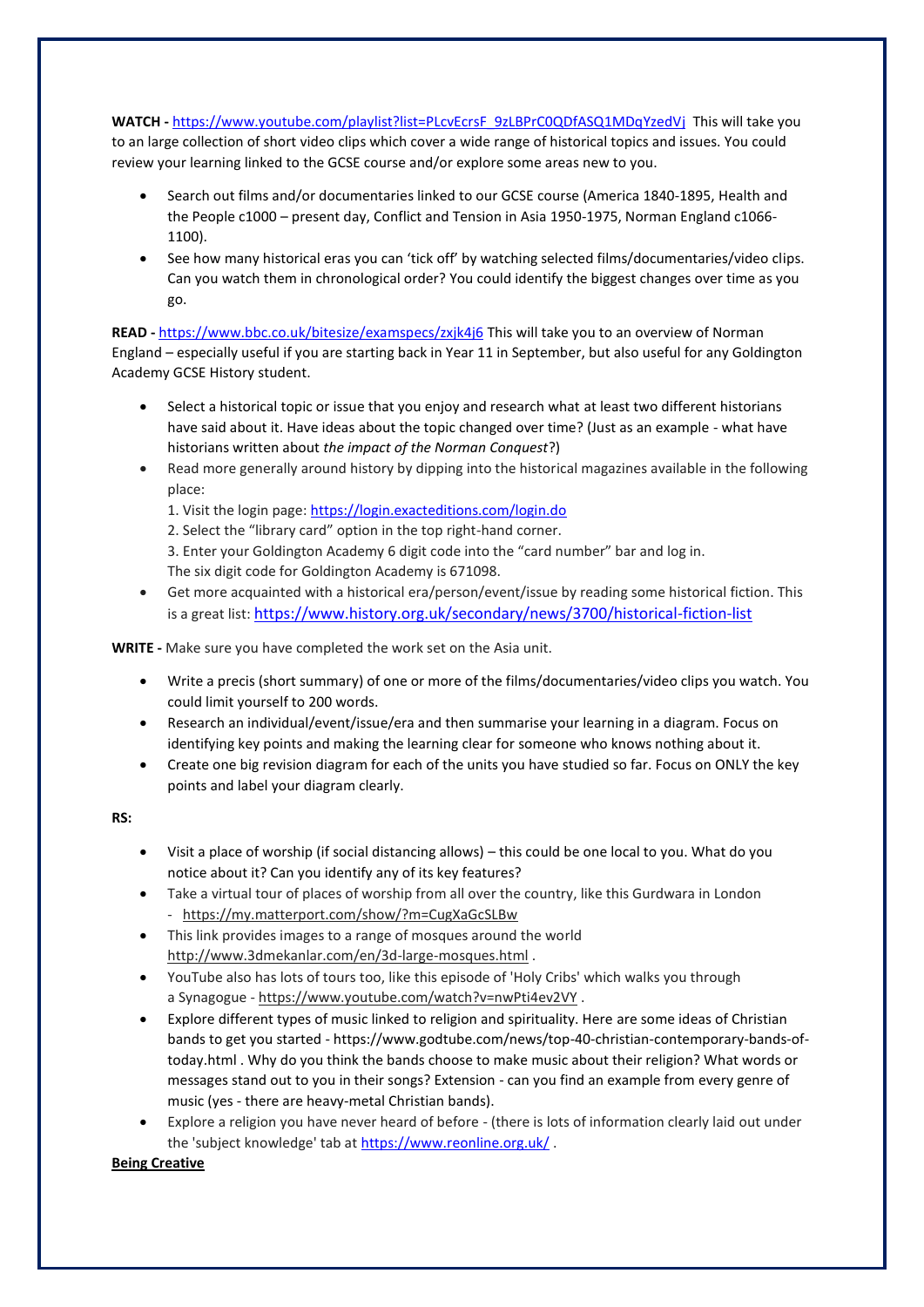• Create an Art Journal- using an A5 sketchbook, or paper, research artists you like. A good place to start is he Tate Gallery website, or Pinterest. Perhaps visit a gallery if it is safe to do so. Make notes about what you find out about the artist's work and do some sketches too.



• Recreate a mode of transport e.g. car, bike, plane moving. Use several loose lines to represent movement.



• Pick a theme you like e.g. architecture, portraiture, manmade objects, Natural world etc. and produce mixed media experimental studies







- Watch recordings of live performances. Good places to access these are: National Theatre, Shakespeare's Globe, Royal Opera House, BBC iPlayer) See: [https://www.whatsonstage.com/london](https://www.whatsonstage.com/london-theatre/news/stage-shows-musicals-opera-free-stream-online_51198.html)[theatre/news/stage-shows-musicals-opera-free-stream-online\\_51198.html](https://www.whatsonstage.com/london-theatre/news/stage-shows-musicals-opera-free-stream-online_51198.html) for a full list of providers.
- Watch Alan Bennett's Talking Heads series on BBC iPlayer. (Parental Guidance)
- Conduct some research into a SMSC topic and write a script/screenplay in response to your findings.

#### **Keeping healthy over the summer**

*The NHS recommend that young people do a minimum of 60 minutes of moderate exercise a day, with a mixture of aerobic and strengthening exercises.* 

- Start the couch to 5k running initiative from the NHS [https://www.nhs.uk/live-well/exercise/couch](https://www.nhs.uk/live-well/exercise/couch-to-5k-week-by-week/)[to-5k-week-by-week/](https://www.nhs.uk/live-well/exercise/couch-to-5k-week-by-week/)
- There are 354 steps from the bottom to the top of the Statue of Liberty can you climb the equivalent number of steps in one day?
- Make a ball out of a pairs of socks or a toilet roll and see how many keepy ups you can do in a row. Challenge the people you live with.
- Reportedly Mike Tyson used to perform 500 push ups a day and 2000 sit ups. How close can you get to this insane number?
- Burpee challenge....can you build up to and complete 50 burpees a day? Google it if you're not sure what it is.

#### **Cooking and nutrition**

With the summer approaching, why not learn to cook? Use 'food a fact of life' website and click on the 14-16 tab to revise health and safety in the kitchen and watch the food preparation videos. You could create any of the dishes from the website.